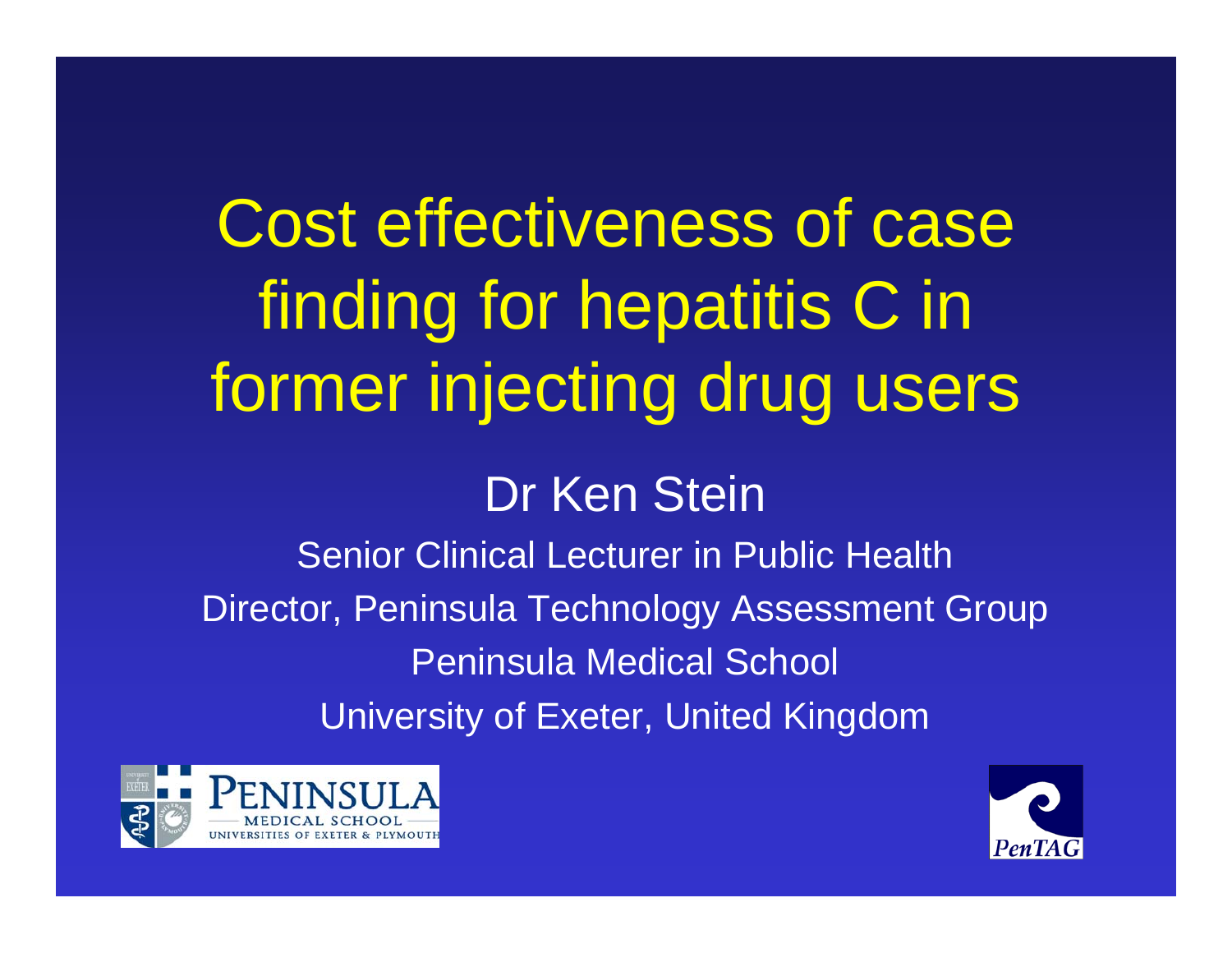#### Acknowledgements

- Dr Jo Thompson Coon Research Fellow
- Emanuela Castelnuovo
- Dr Martin Pitt
- •Alison Price
- •Professor Uwe
- Dr Matthew Cramp

Research Fellow**Research Fellow**  Information scientist **Decision Scientist Hepatologist** 

- •Clinical advisory group: Professor Graham Foster, Dr Matthew Hickman, Dr Sharon Hutchinson, Pro f essor William Irving, Dr Janice Main, Dr David Mutimer, Dr Nic holas Pugh, Dr Eleanor Anderson, Professor John Campbell
- Project funded by the NHS HTA Programme
- Carried out Oct 2004 May 2005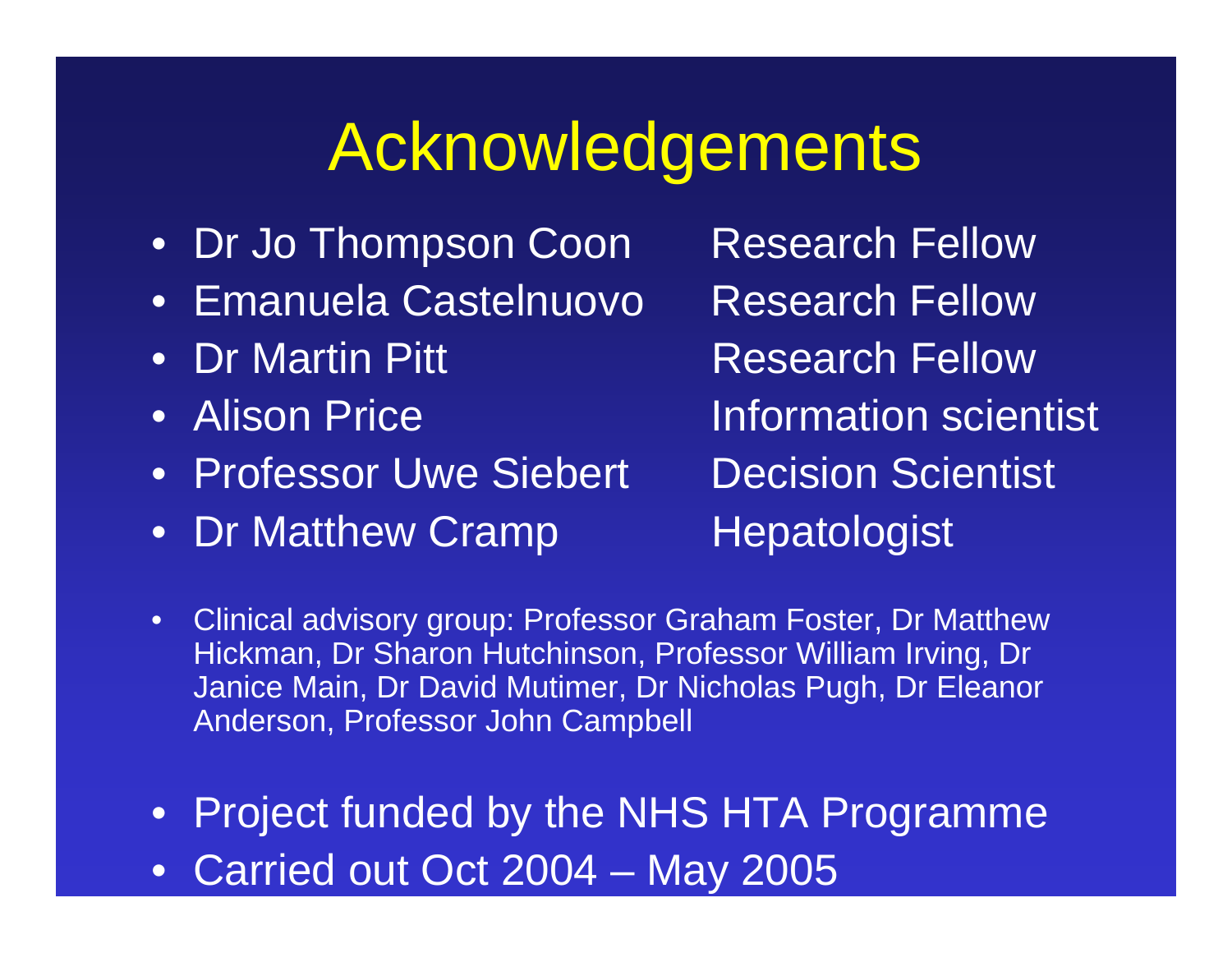# **Background**

- UK policy supports active case finding
	- Hepatitis Action Plan for England (2004)
	- All Party Parliamentary Group on Hepatitis
	- Royal College o f Physicians (here)
	- EASL
- Treatment options have improved
	- Pegylated interferon + ribavirin are standard
	- NICE guidance
- Previous HTA of case finding
	- GUM and drug services
	- Emphasised importance of drug services
	- Case finding in GUM probably not cost effective unless restricted to former drug users
	- No evidence of behavioural change from knowledge of HCV infection
	- More case finding in GUM than drug services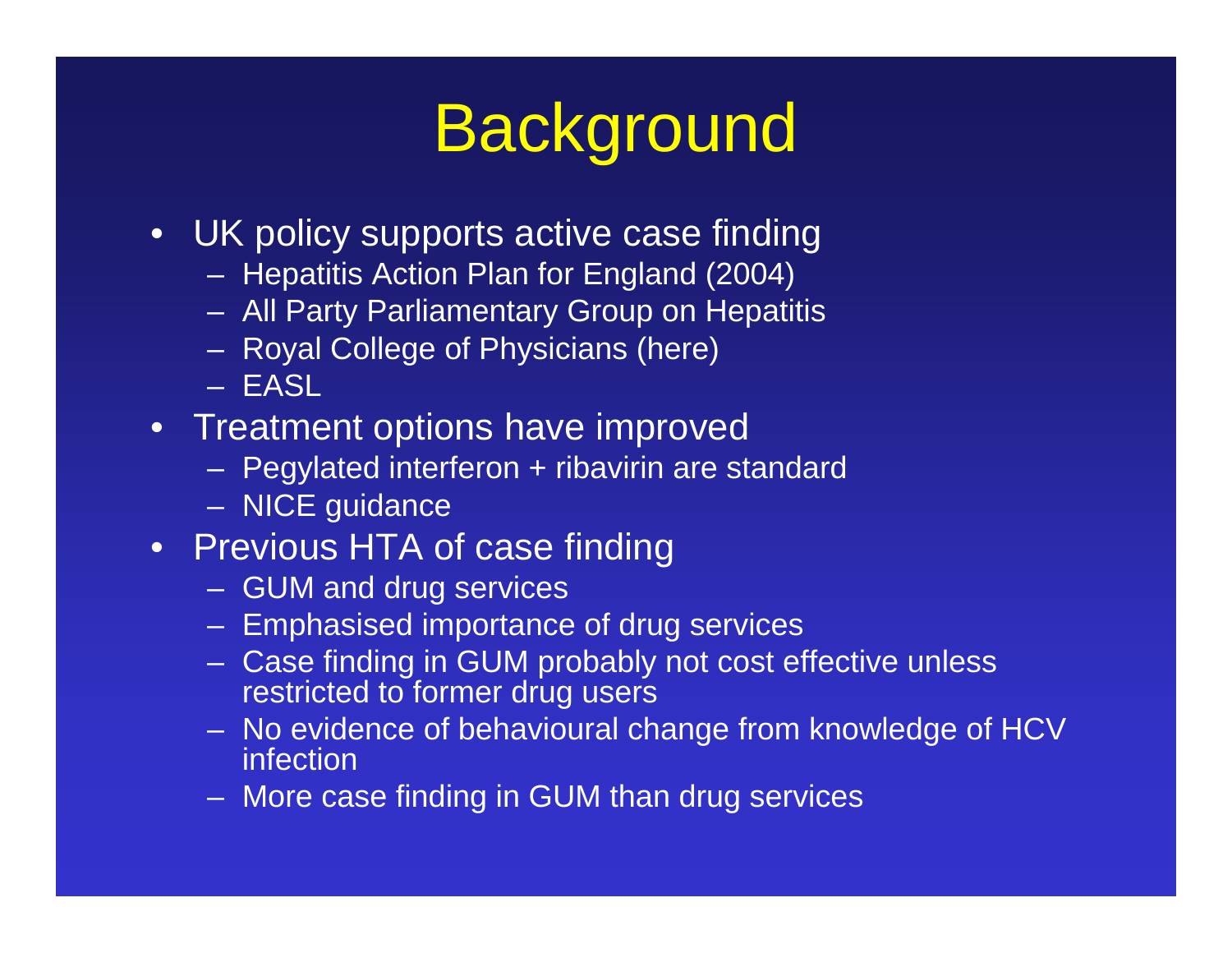## **Objectives**

- • Estimate the clinical and cost effectiveness (cost utility) of case finding for hepatitis C among *former* injecting drug users in the UK
- • Explore cost effectiveness in different settings
	- –Drug and alcohol services
	- Prisons
	- General practice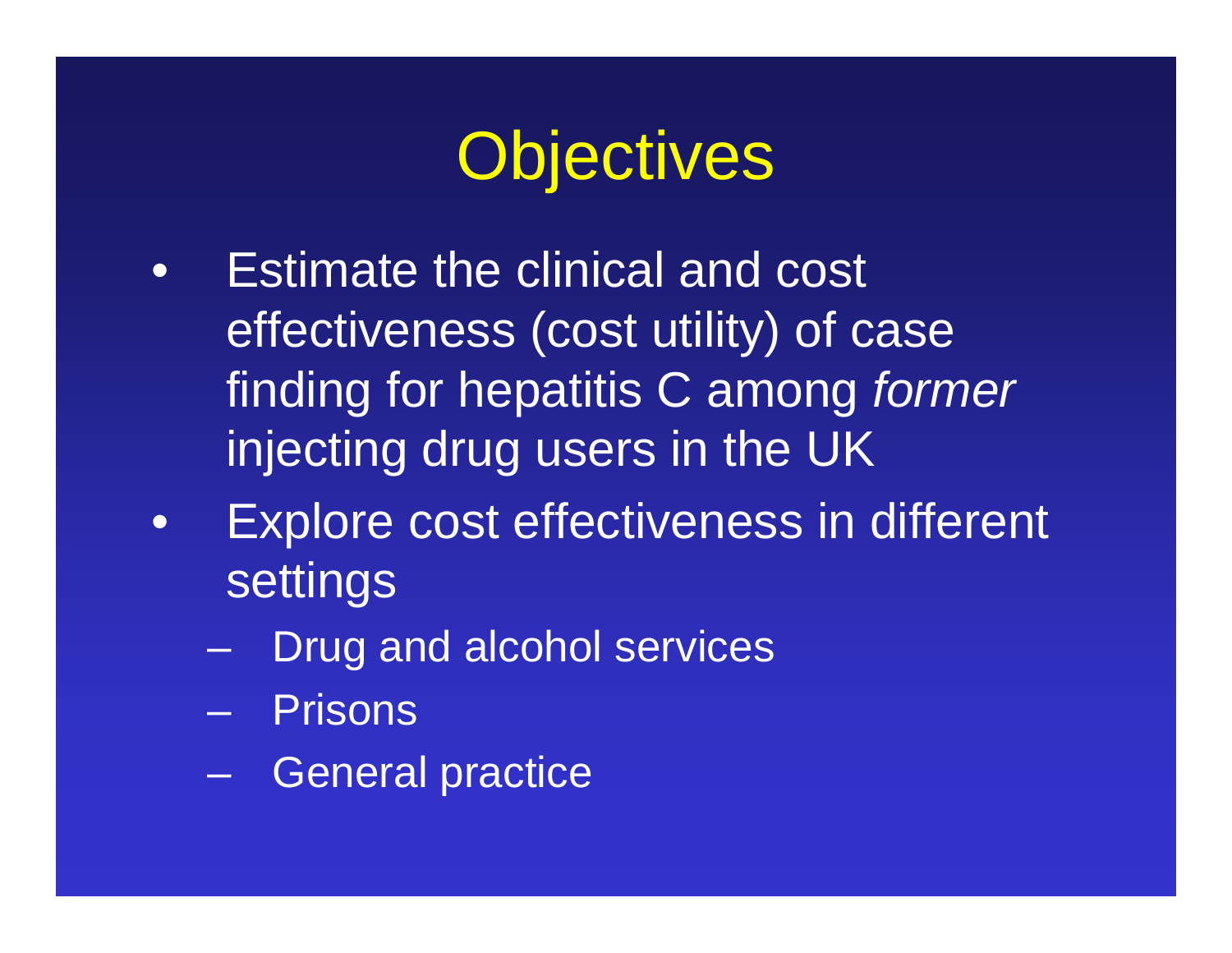#### **Methods**

- Former injecting drug users
- Testing and diagnosis decision tree
- Treatment and disease progression **Markov**
- Spontaneous presentation and "representation"
- Perspective UK NHS (2004)
- Discounting 6% & 1.5% (3.5% in S/A)
- Cohort: mean age 37
- Outputs Cost/consequence; Cost per LYG; Cost per QALY; PSA; EVPI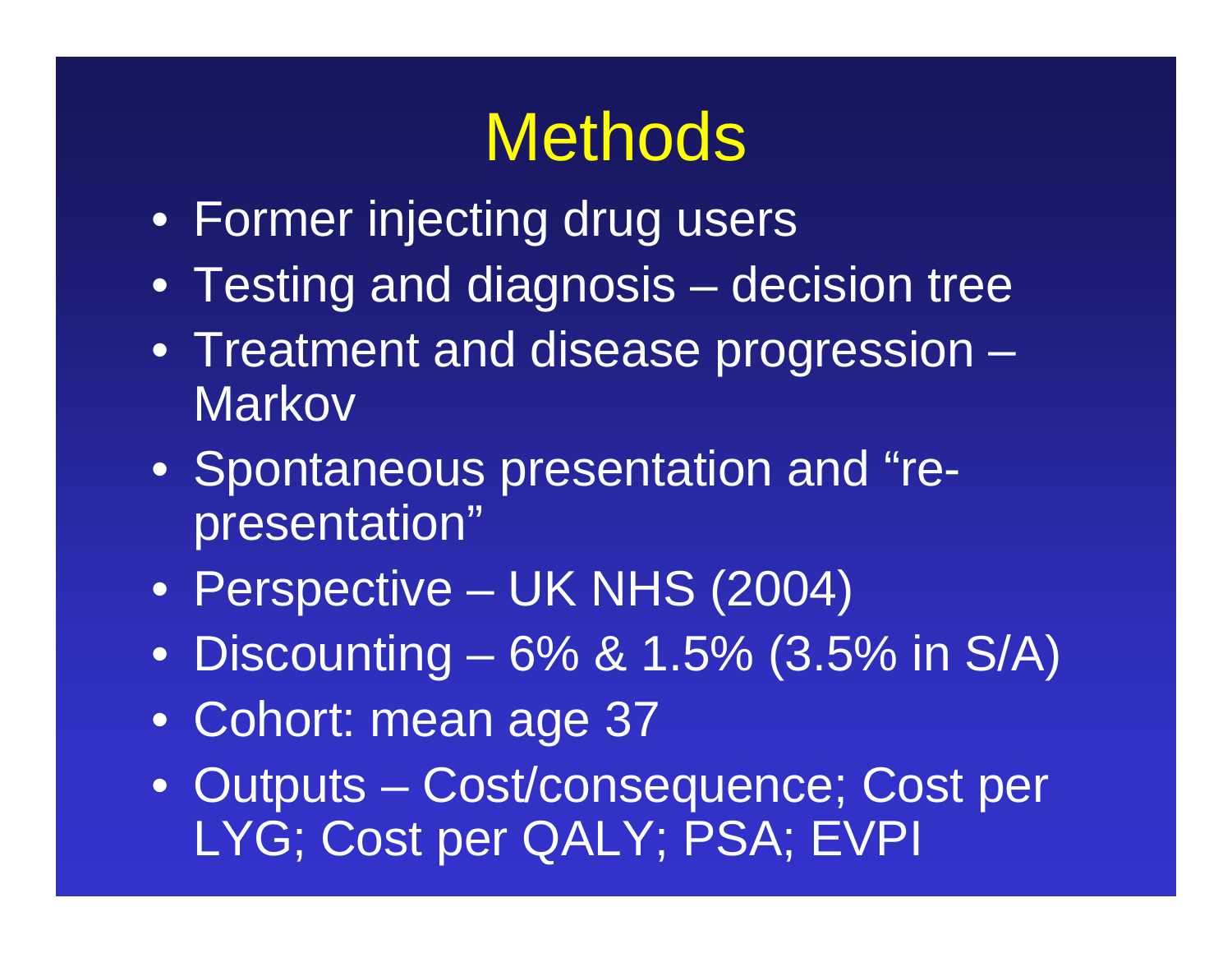# Case finding scenarios

- •General case
	- 2 minute consultation along with offer of testing
- General practice
	- Search for IDUs in practice systems
	- General population approach
- Prisons
	- Offer at induction based on existing empirical data on acceptance and prevalence in tested prisoners
- $\bullet$ Drug and Alcohol services
	- Offer to all people in contact with services not currently injecting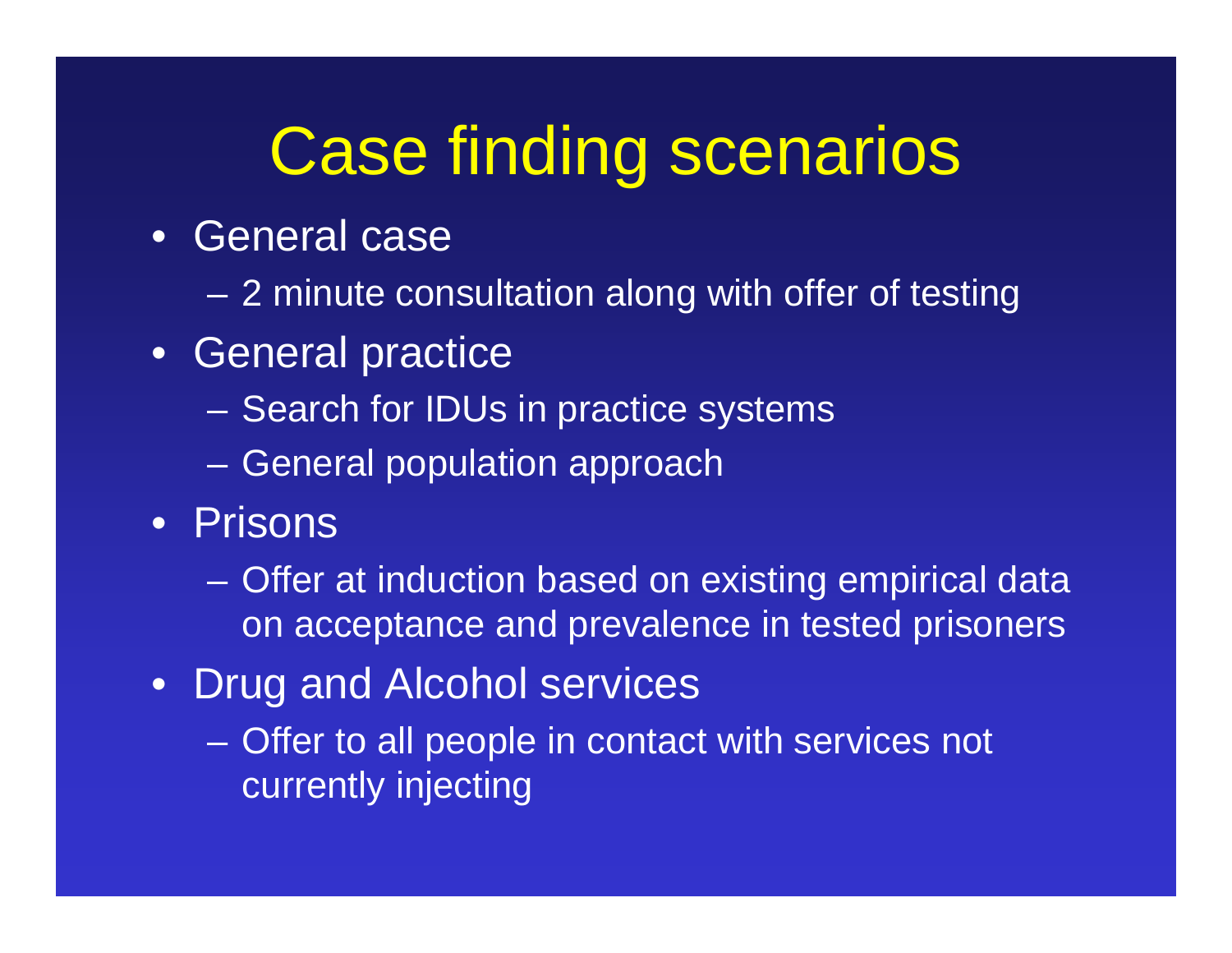#### **Methods**

- Obtaining data inputs
	- Initial searches in wide range of databases:
		- Epidemiology
		- Natural history
		- Acceptability of testing and adherence
		- Effectiveness of treatment
		- Costs of treatment and long term consequences
		- Quality of life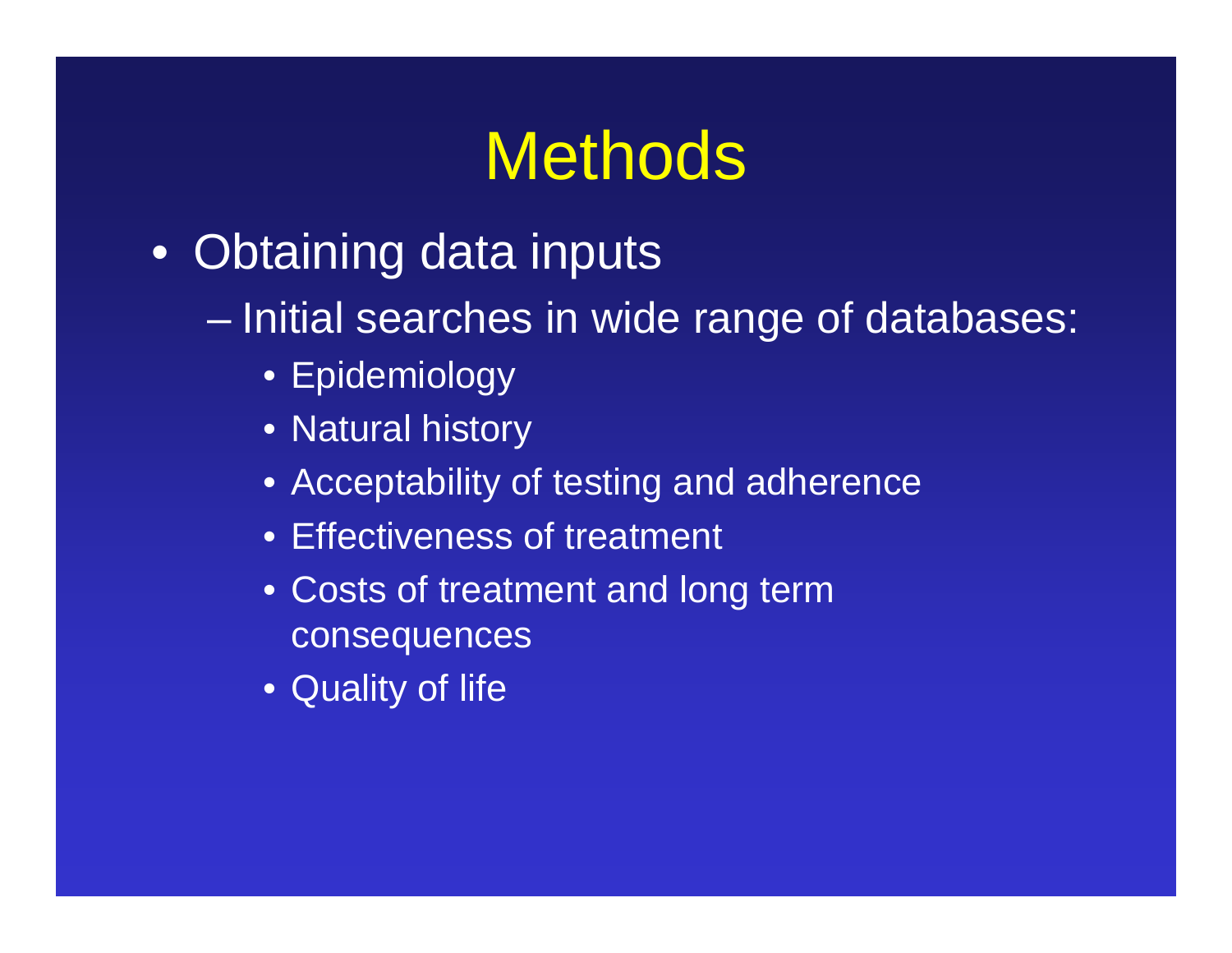# **Methods**

- Testing uses ELISA and PCR (not RIBA)
- Biopsy only in genotype 1 or 4  $\sim$ – Treatment only in moderate/severe
- Treatment without biopsy in G2/3
- Treatment with pegylated interferon and ribavirin for 48 weeks
- Response in mild disease is as for moderate/severe
- Progression to cirrhosis is sequential and linear
- Decompensation and HCC lead to transplant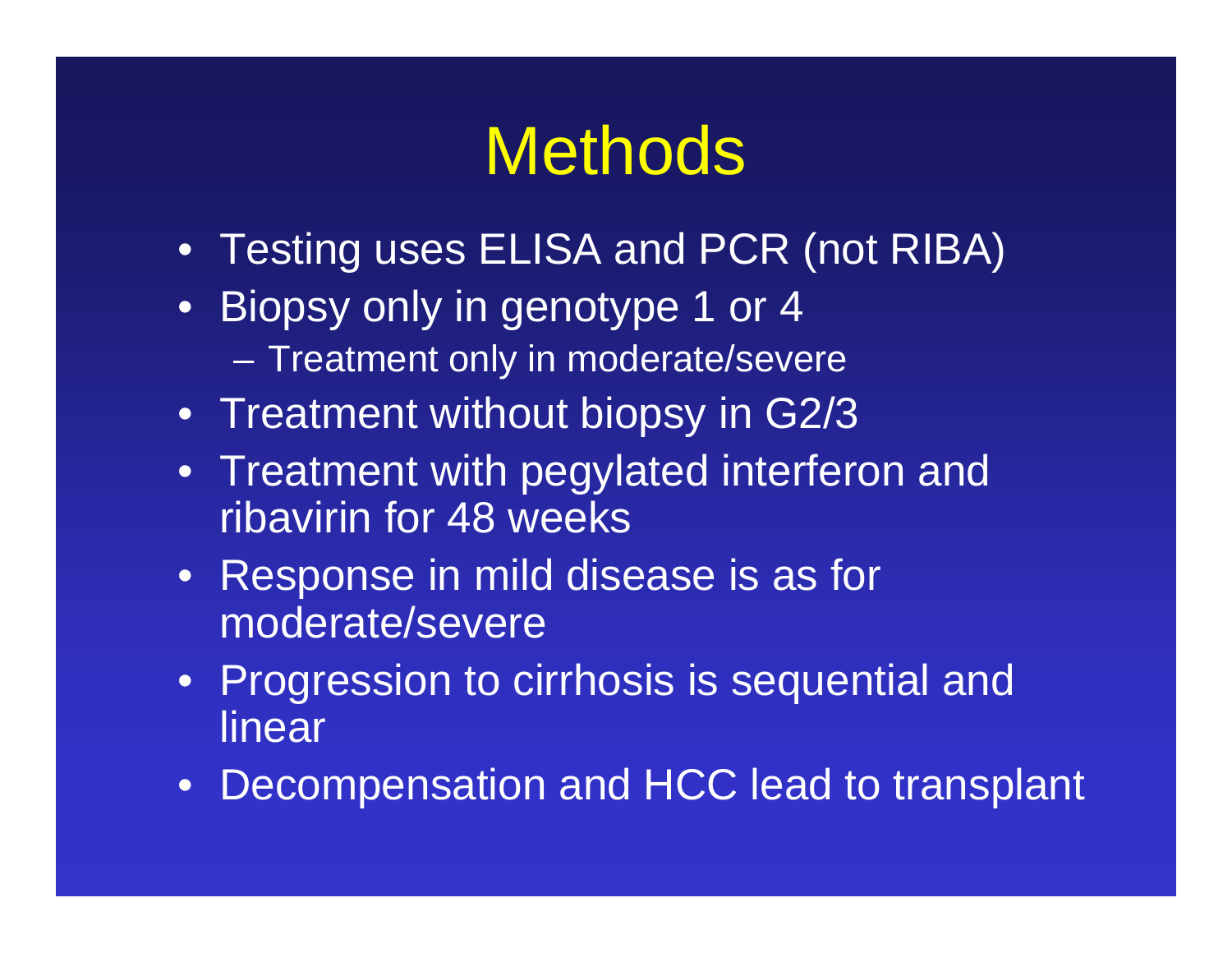#### Key sources

- Freeman (2003)
	- meta-analysis of progression to cirrhosis
- Trent HCV Cohort Database
	- Age at diagnosis (37 years)
	- Treatment eligibility and acceptance
	- severity of hepatitis at diagnosis (HAI score)
	- –ALT levels
- Hutchinson et al (2005)
	- Gender and alcohol consumption
- Progression to HCC
	- Literature review inconclusive (2.5% per annum)
- Shepherd *et al* (2004)
	- Effectiveness of combination therapy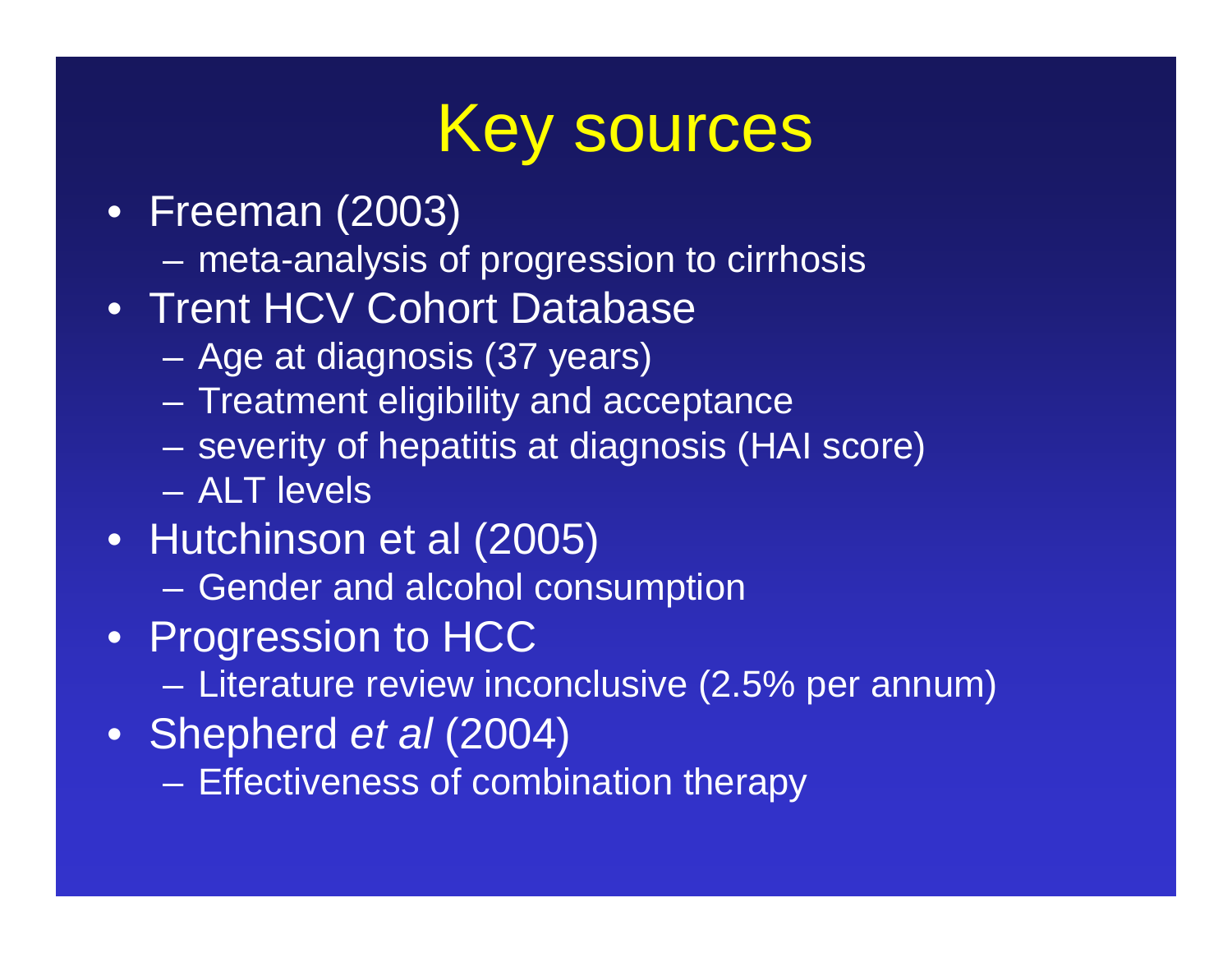#### Key sources

- Bir d *et al* (2005)
	- Number of undiagnosed cases
- HTA Mild HCV Trial
	- –costs and utilities for relevant health states
- Mortality
	- state specific and *general population*
- •Prisons
	- Horne et al & Rosenberg et al
- General practice
	- –Anderson et al
- Drug services
	- Serfaty et al, Plymouth Drug & Alcohol Action Team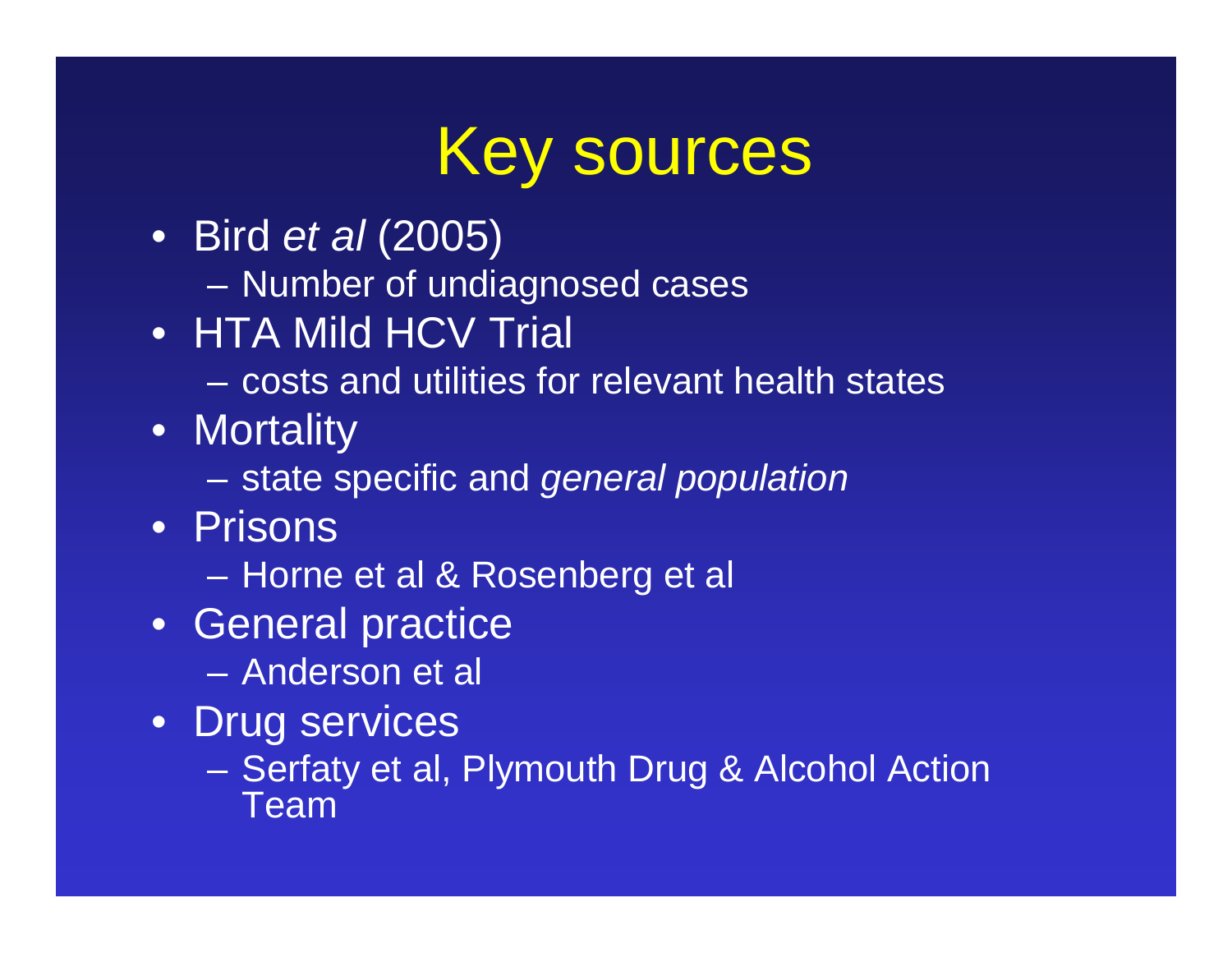#### Treatment effectiveness

|                                  | <b>Study</b>                |                                  |                              |
|----------------------------------|-----------------------------|----------------------------------|------------------------------|
| Outcome                          | Manns <sup>43</sup> (N=511) | Fried <sup>44</sup><br>$(N=453)$ | Pooled <sup>42</sup> (N=964) |
|                                  | $\frac{0}{0}$               | $\frac{0}{0}$                    | $\frac{0}{0}$                |
| SVR, Overall (ITT)               | 54                          | 56                               | 55                           |
| SVR, Genotype 1 or 4 (ITT)       | 42                          | 48                               | 45                           |
| SVR, Genotype 2 or 3 (ITT)       | 82                          | 76                               | 79                           |
| SVR, Patients with cirrhosis     | 44                          | 43                               | 44                           |
| (ITT)                            |                             |                                  |                              |
| Adherence to treatment           | 97                          | 78                               | 88                           |
| Genotype 1 or 4, (treatment      | 43                          | 61                               | 50                           |
| completers)                      |                             |                                  |                              |
| Genotype 2 or 3, (treatment      | 85                          | 97                               | 90                           |
| completers)                      |                             |                                  |                              |
| Cirrhosis (treatment completers) | 45                          | 55                               | 48                           |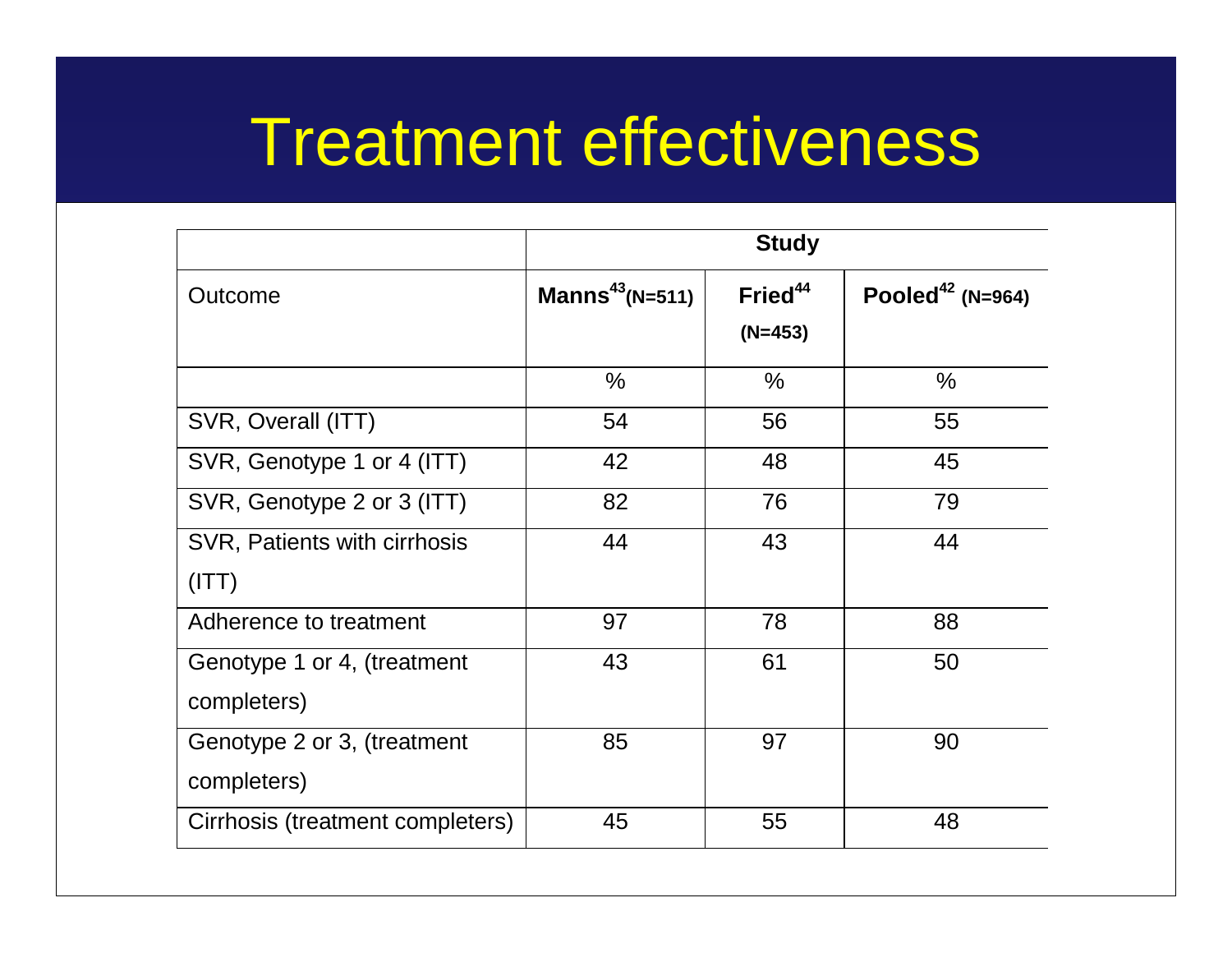#### Different scenarios

| Setting                   | ELISA acceptance rate<br>(% ) | Proportion of positive<br>results $(\%)$ |
|---------------------------|-------------------------------|------------------------------------------|
| <b>General case</b>       | 49                            | 49                                       |
| Prison scenario 1         | 8.5                           | 16                                       |
| Prison scenario 2         | 12                            | 42                                       |
| <b>General practice</b>   | 49                            | 49                                       |
| Targeted approach         |                               |                                          |
| <b>General practice</b>   | 10                            | 12.5                                     |
| Population approach       |                               |                                          |
| Drug and alcohol services | 49                            | 68                                       |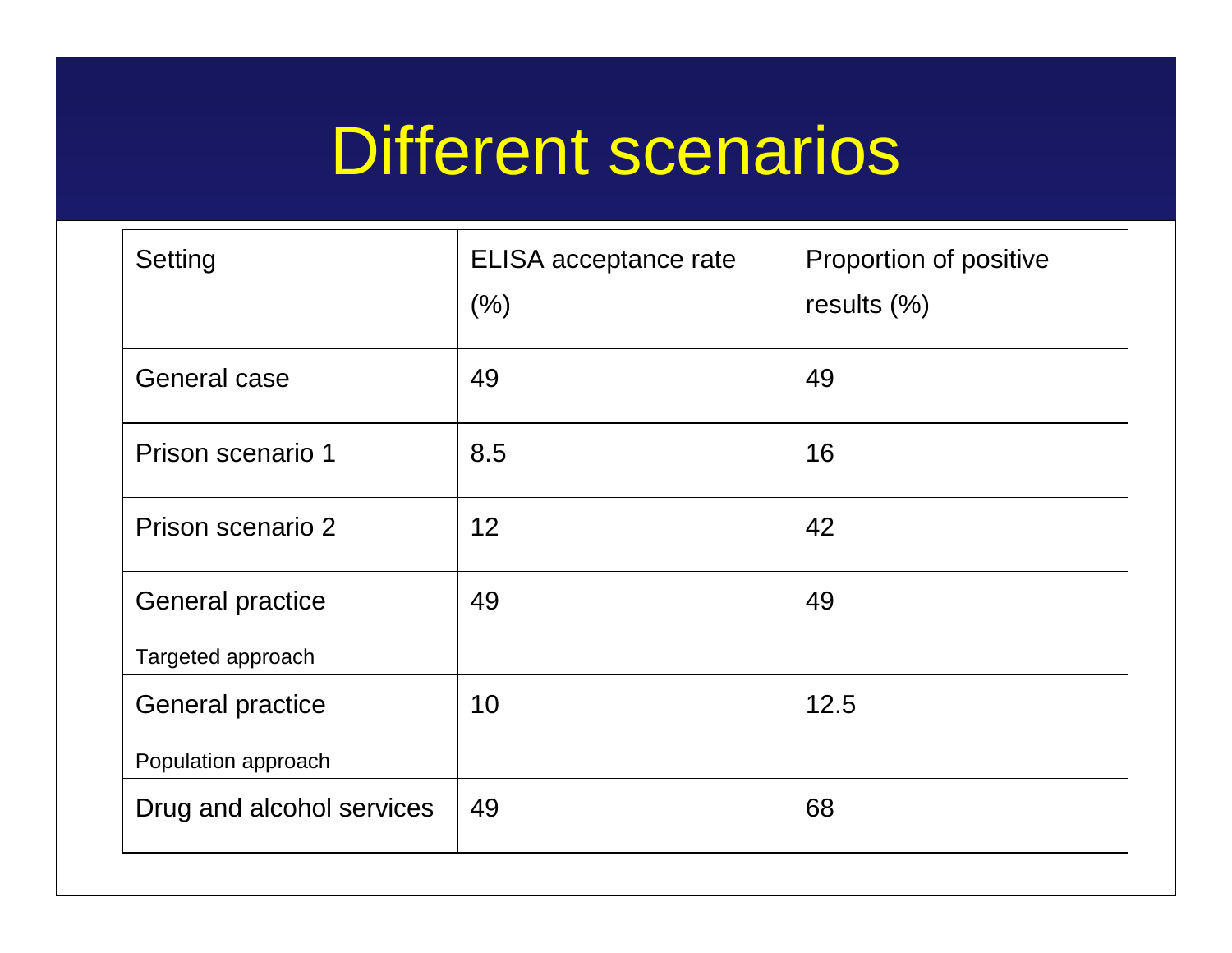# Testing & Diagnosis

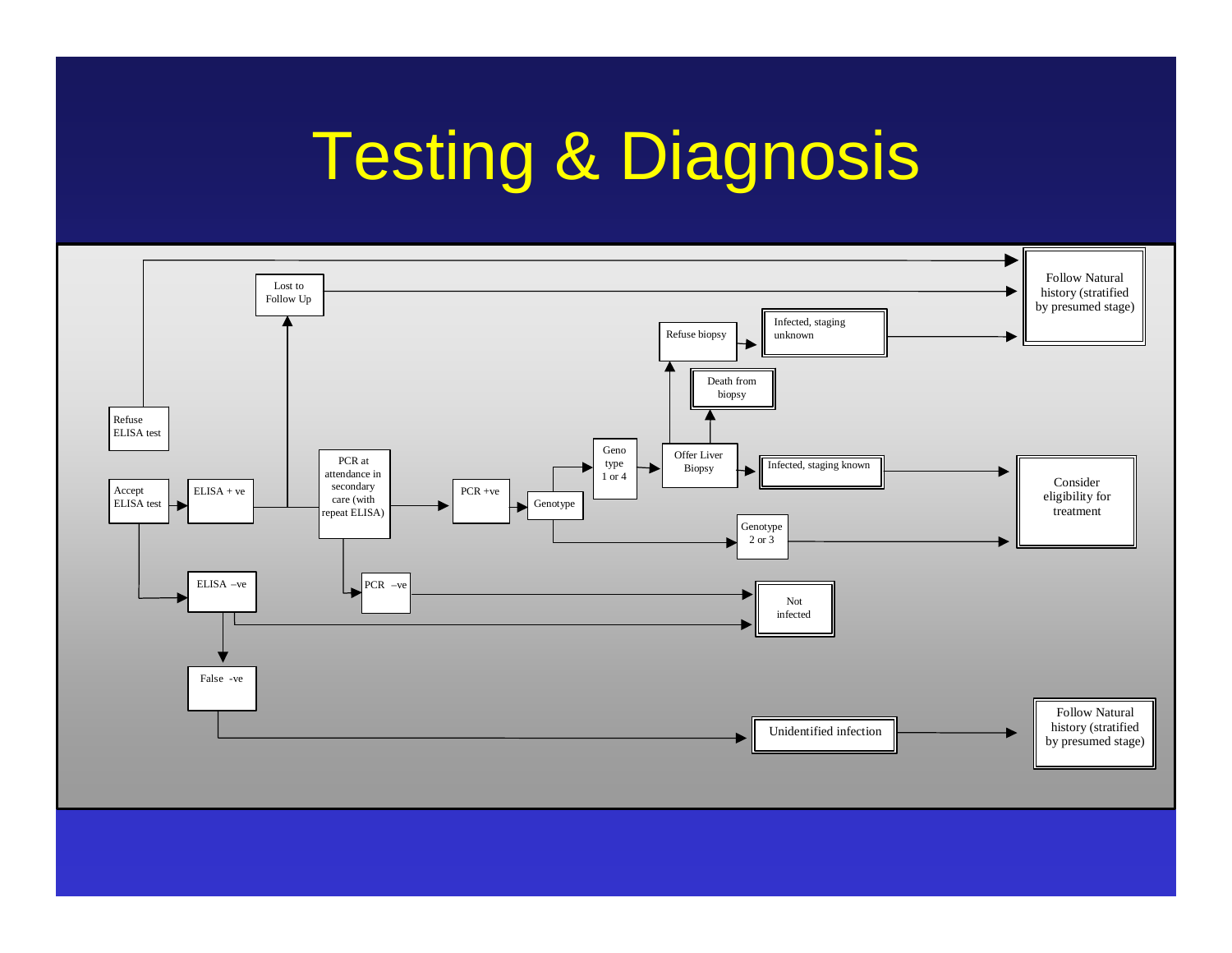### Disease progression



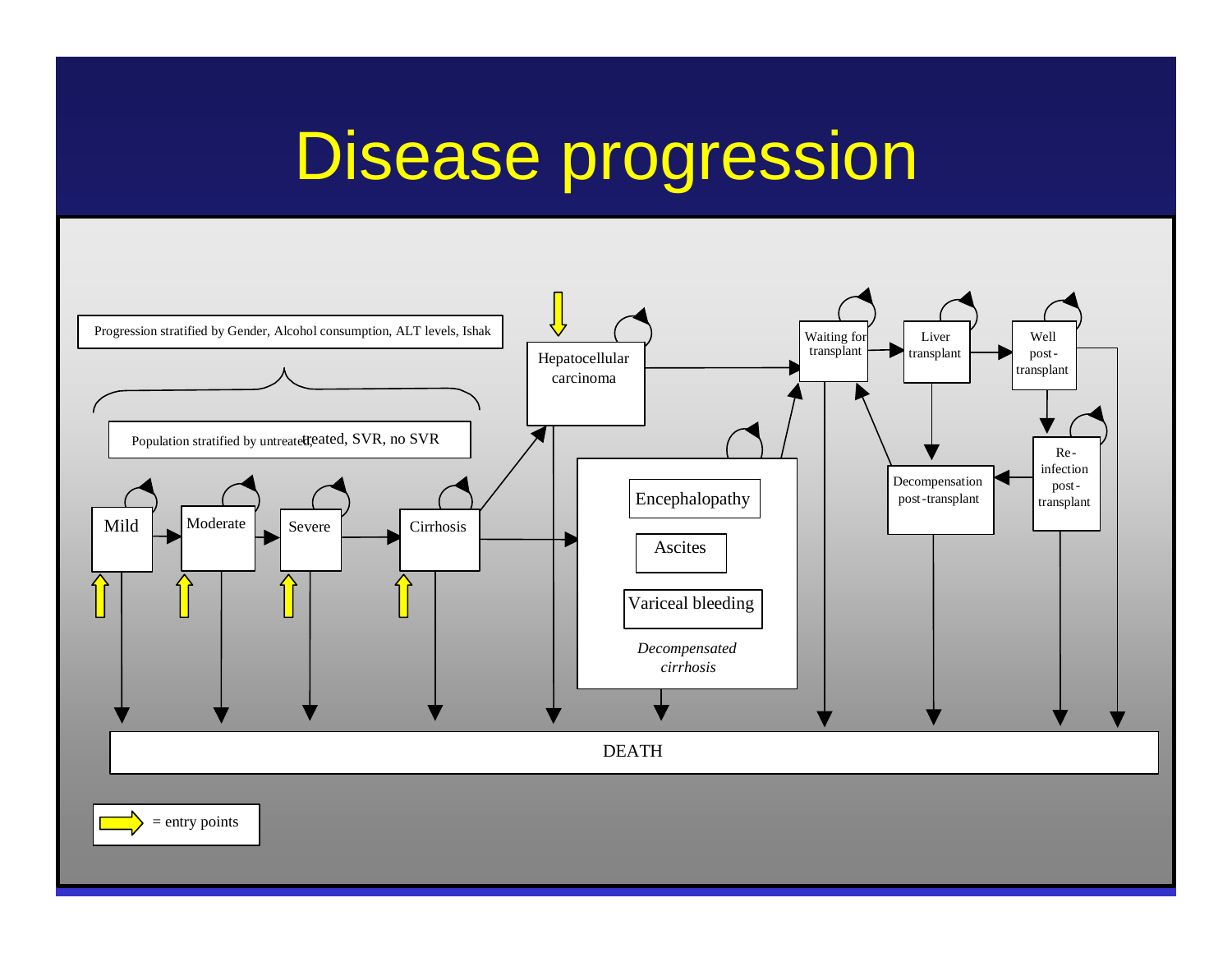# Analysis of uncertainty

- One way sensitivity analyses
- Probabilistic sensitivity analysis
	- en al control de la control de All parameters
- Scenario analyses
	- –– Settings
	- en al control de la control de Age groups (proxy for severity)
- Value of information analysis
	- –15 year decision duration
	- –100,000 people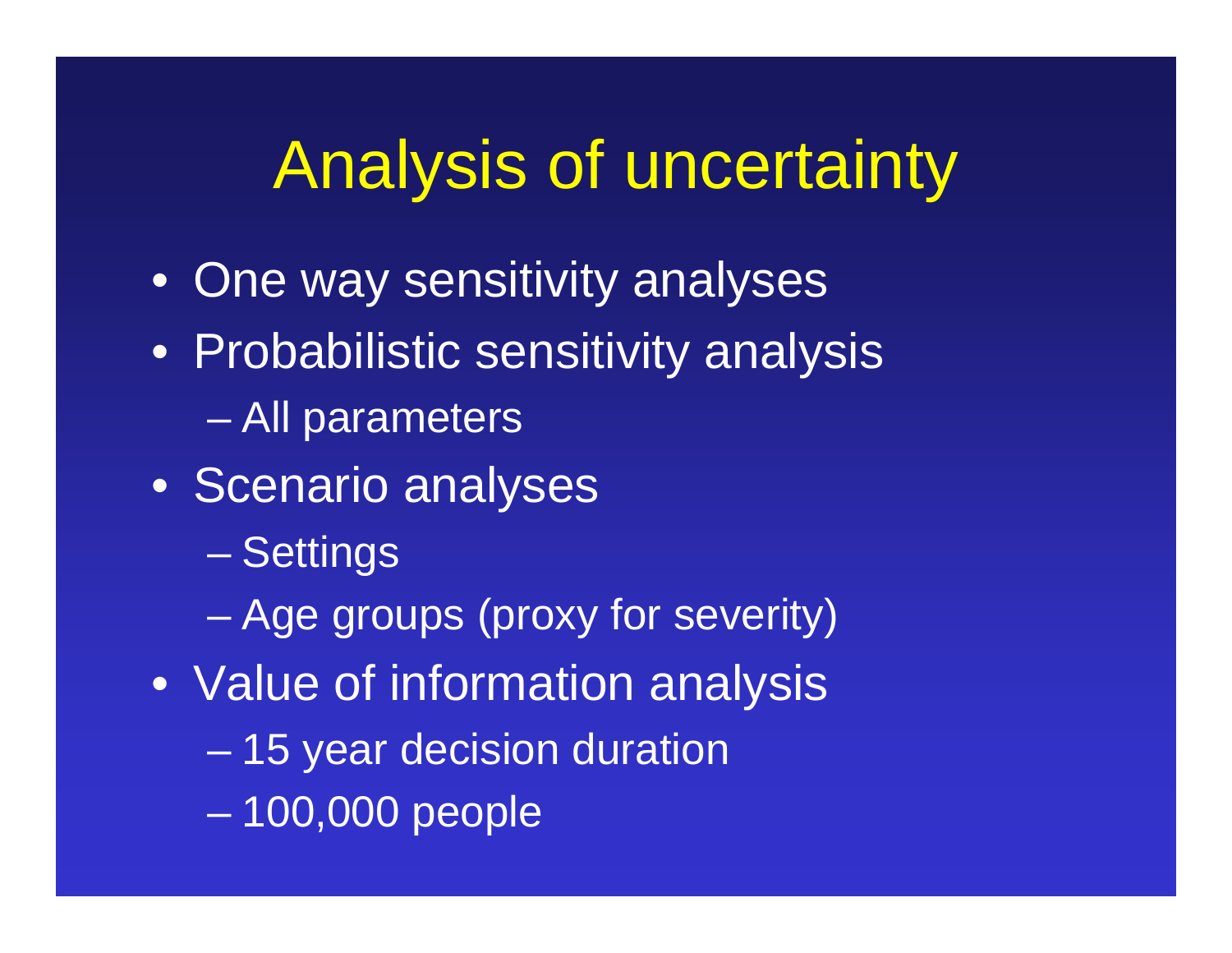# Initial results of case finding

- Initial yield from case finding is low
	- 490 accept of testing
	- 240 ELISA +ve
	- en al control de la control de 94 attend for specialist investigation
	- 77 PCR +ve (i.e. chronic infection)
		- 10 with absolute contraindications
		- 35 genotype 2 or 3 offer treatment
		- 32 genotype 1 or 4
			- biopsy 88% and treat moderate to severe hepatitis only)
	- 25 patients treated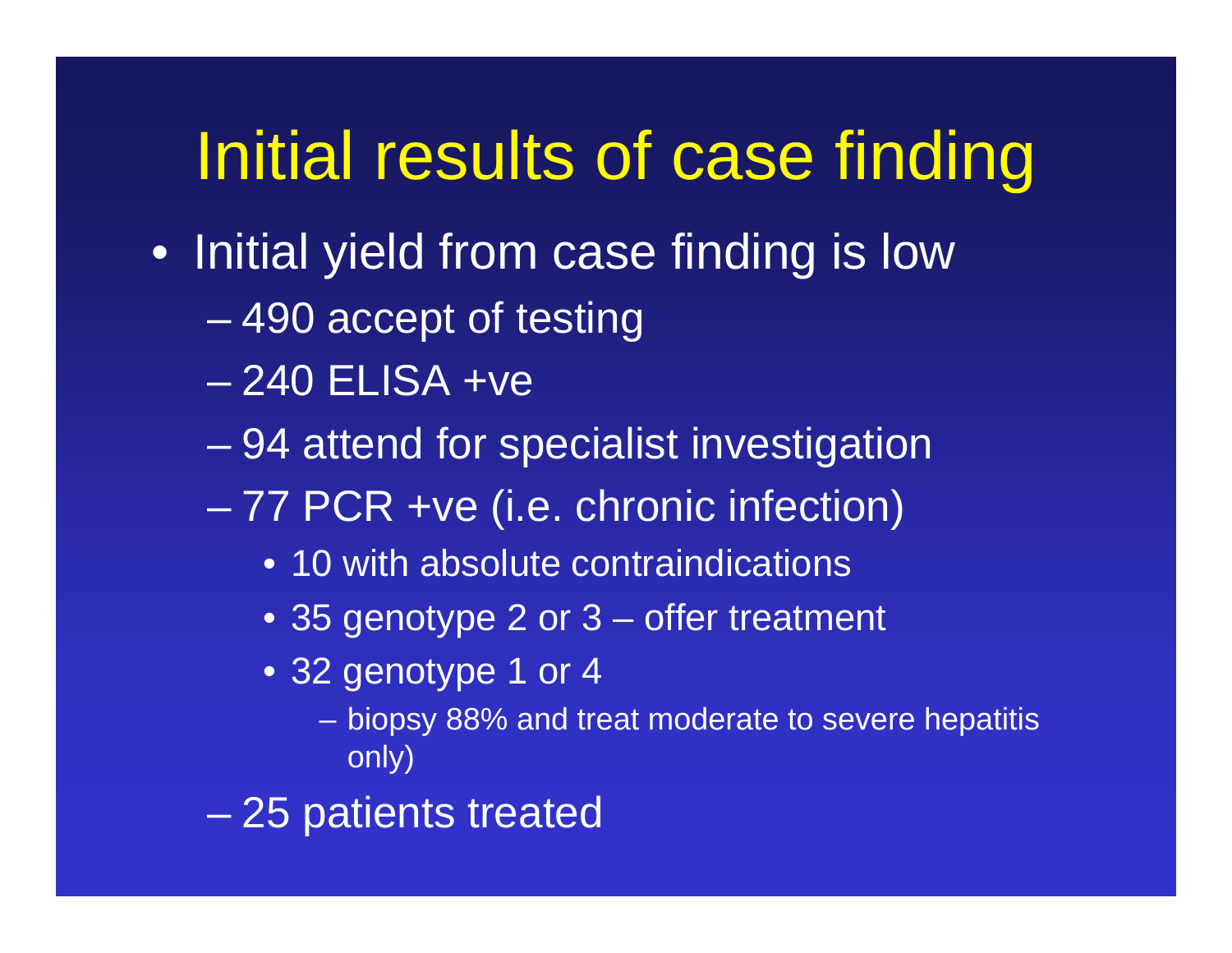#### Longer term outcomes

#### Consequences averted:

- Decompensated cirrhosis = 3.5
- en al control de la control de – Hepatocellular Ca = 1.5
- en al control de la control de Liver transplants = 0.14
- –Deaths due to HCV = 3
- Cost of case finding
	- en al control de la control de £760,000
	- –– Highest costs in group with mild hepatitis (£242,000)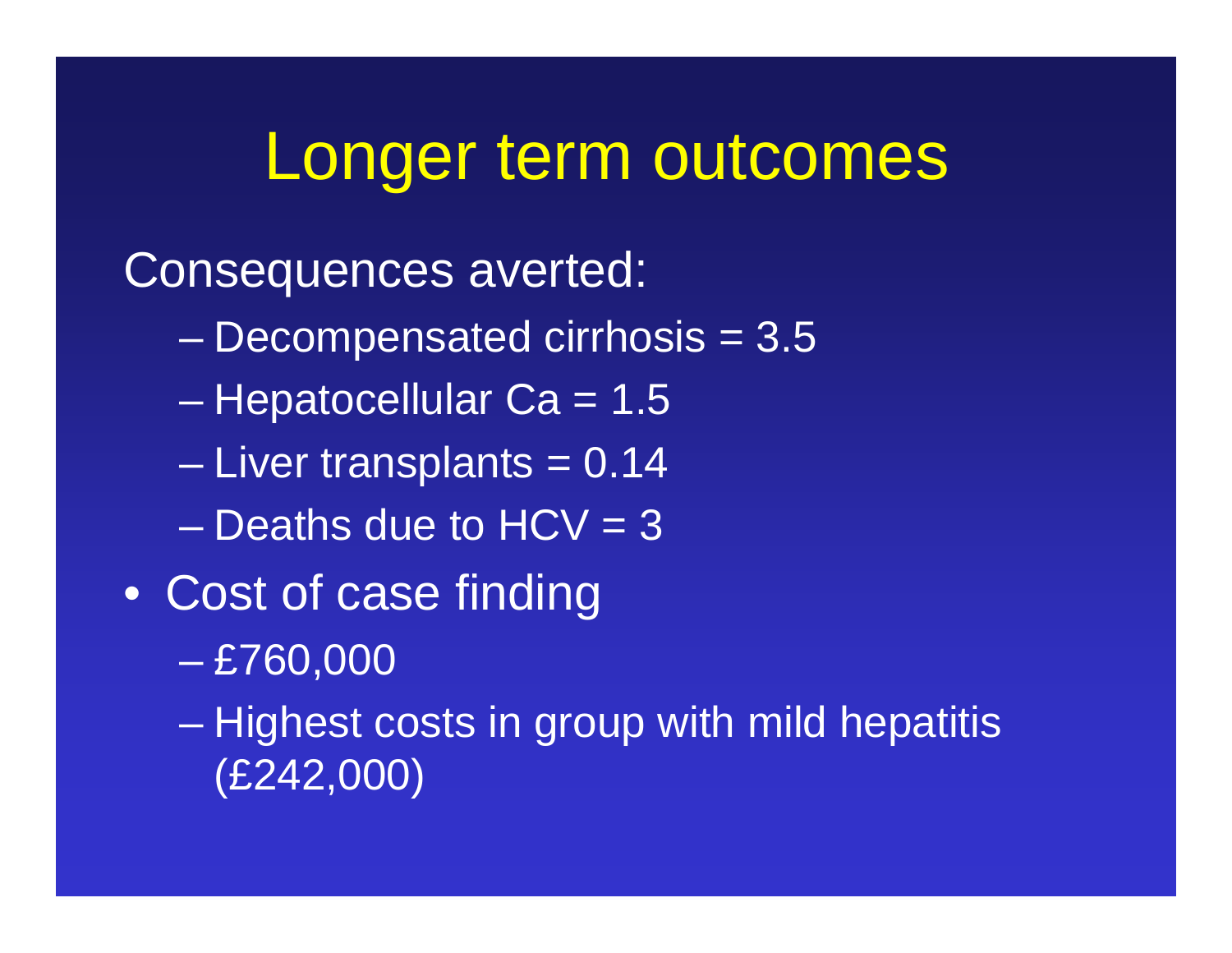# Cost effectiveness analysis

- Incremental costs and benefits are small
- £20,000 per LYG
- £16,514 per QALY
- By duration of infection:
	- –
	- –
	- –
- By setting:
	- –
	- –
	- –

£23,000 per QALY £15,000 per QALY £17,000 per QALY

£20,000 per QALY  $£16,500$  per QALY £17,500 per QALY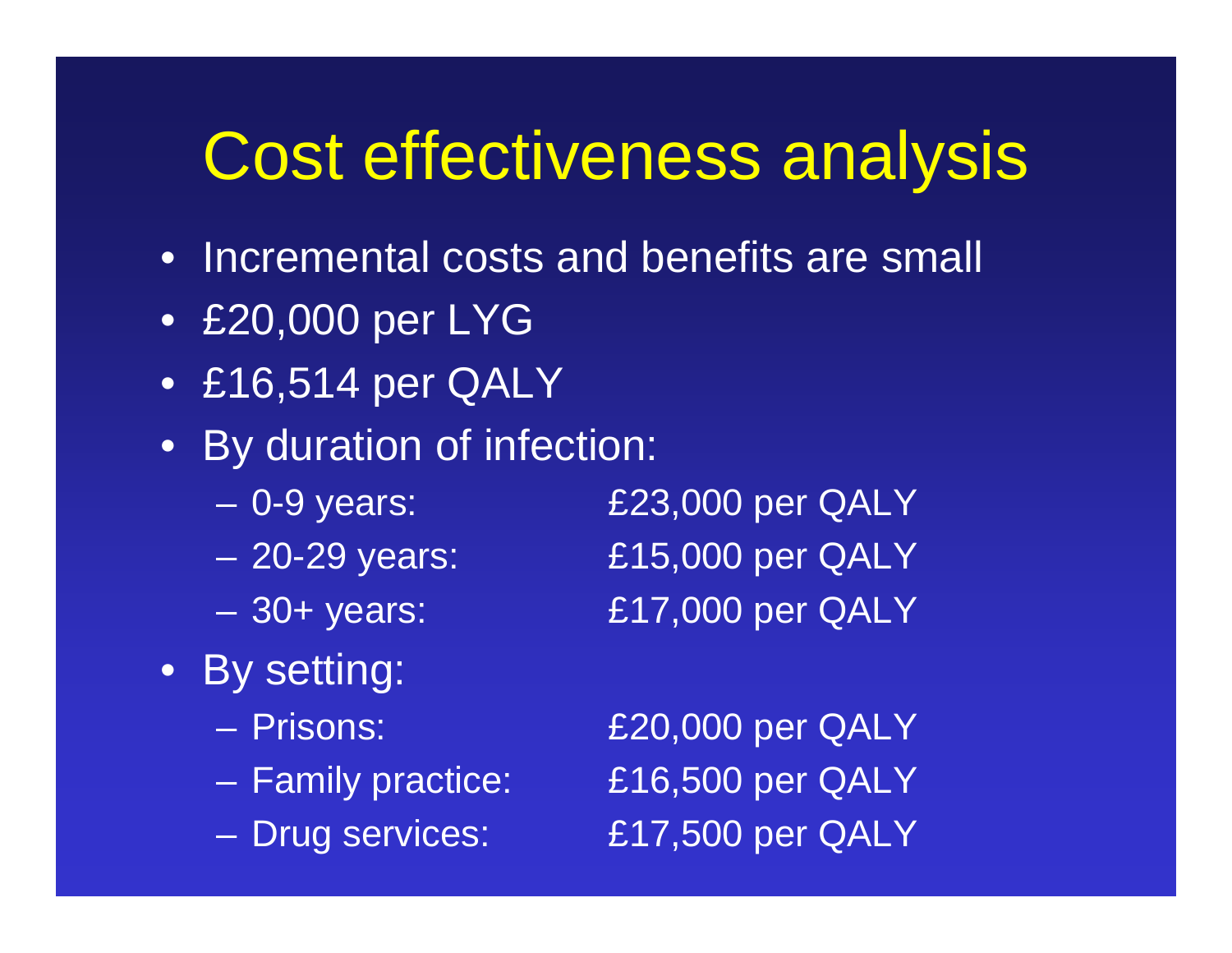# One way sensitivity analyses

#### • Not influential

- Acceptance of testing and treatment
- –Test characteristics and costs
- Incidence of long term complications
- Some influence
	- Distribution of severity at presentation
	- Response to treatment
	- Background mortality
- Influential
	- Discount rate (£29,000 per QALY @ 3.5%)
	- Prevalence of HCV
	- Differential and absolute rates of spontaneous and re-presentation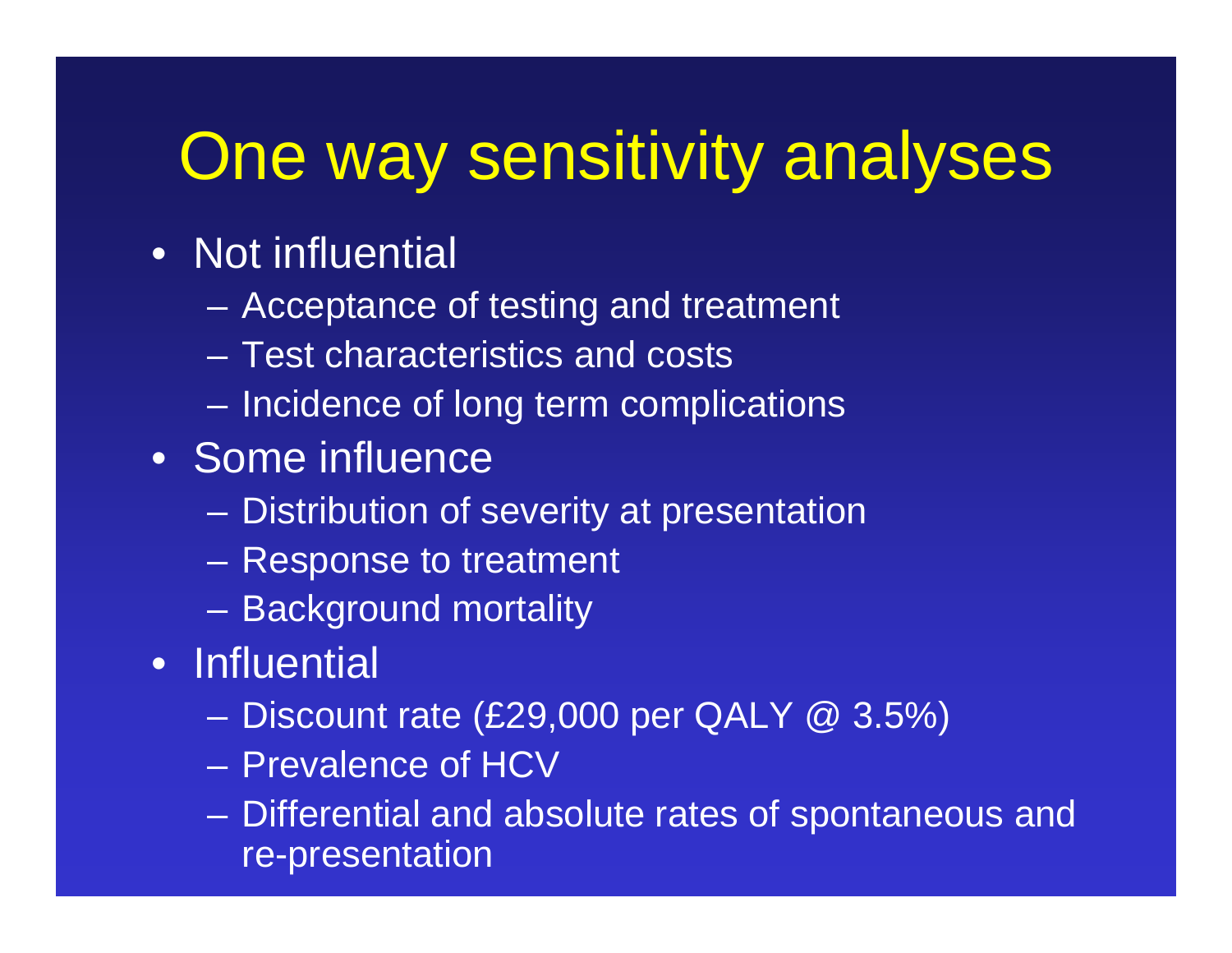#### Probabilistic analysis



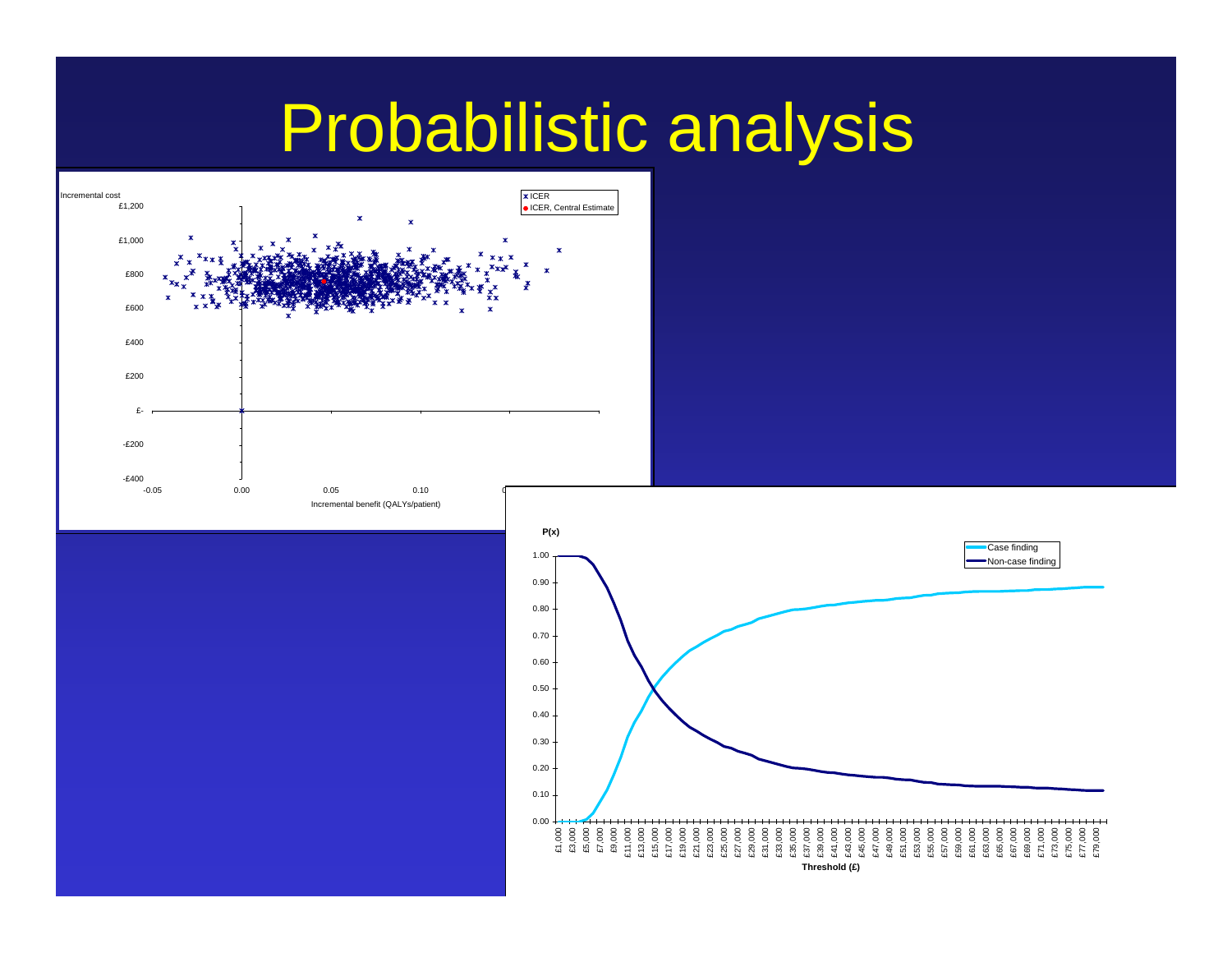#### Value of information

**P opulation Ex p e cte d v alu e of Infor mation ( £, millions)**

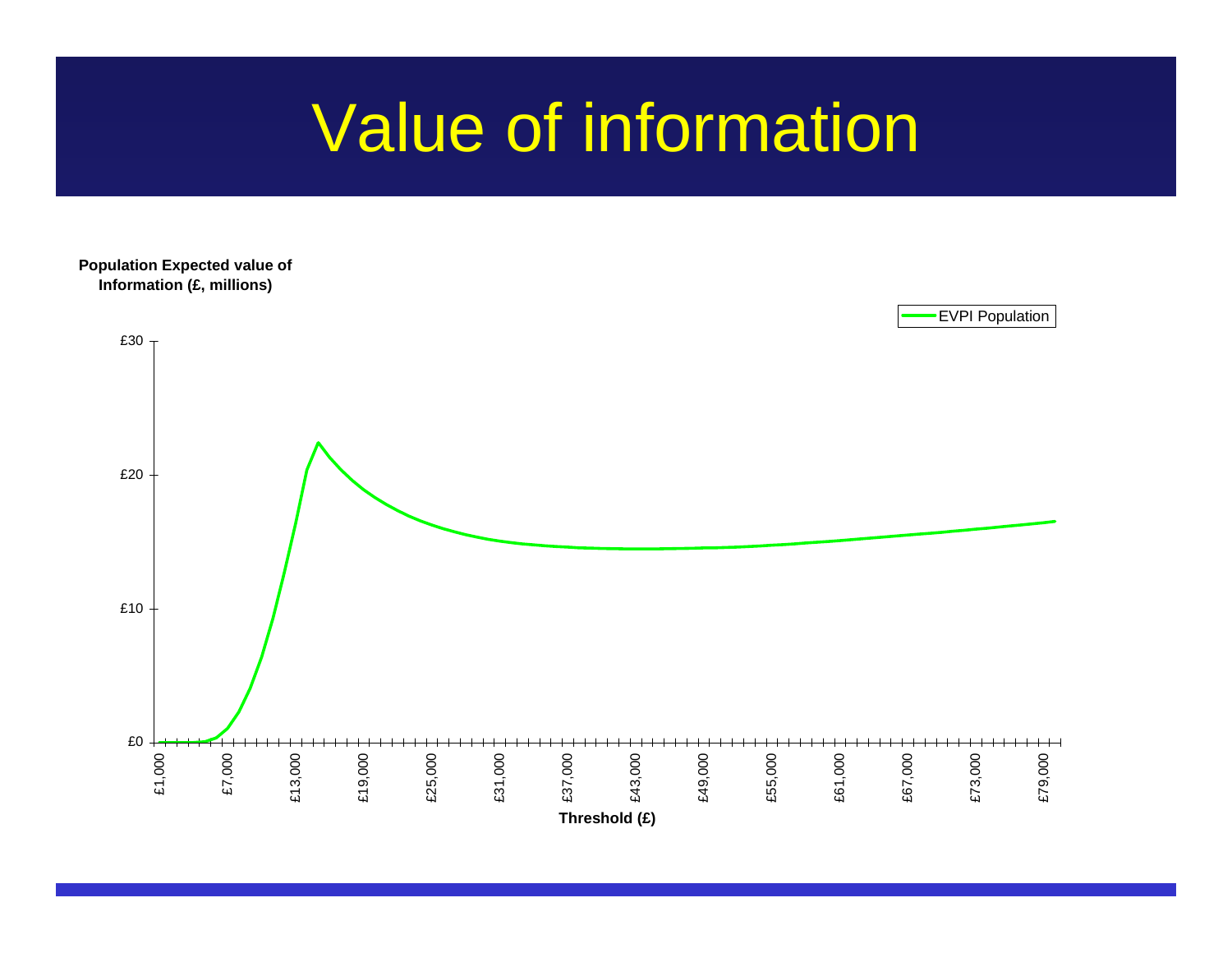#### Partition of benefits